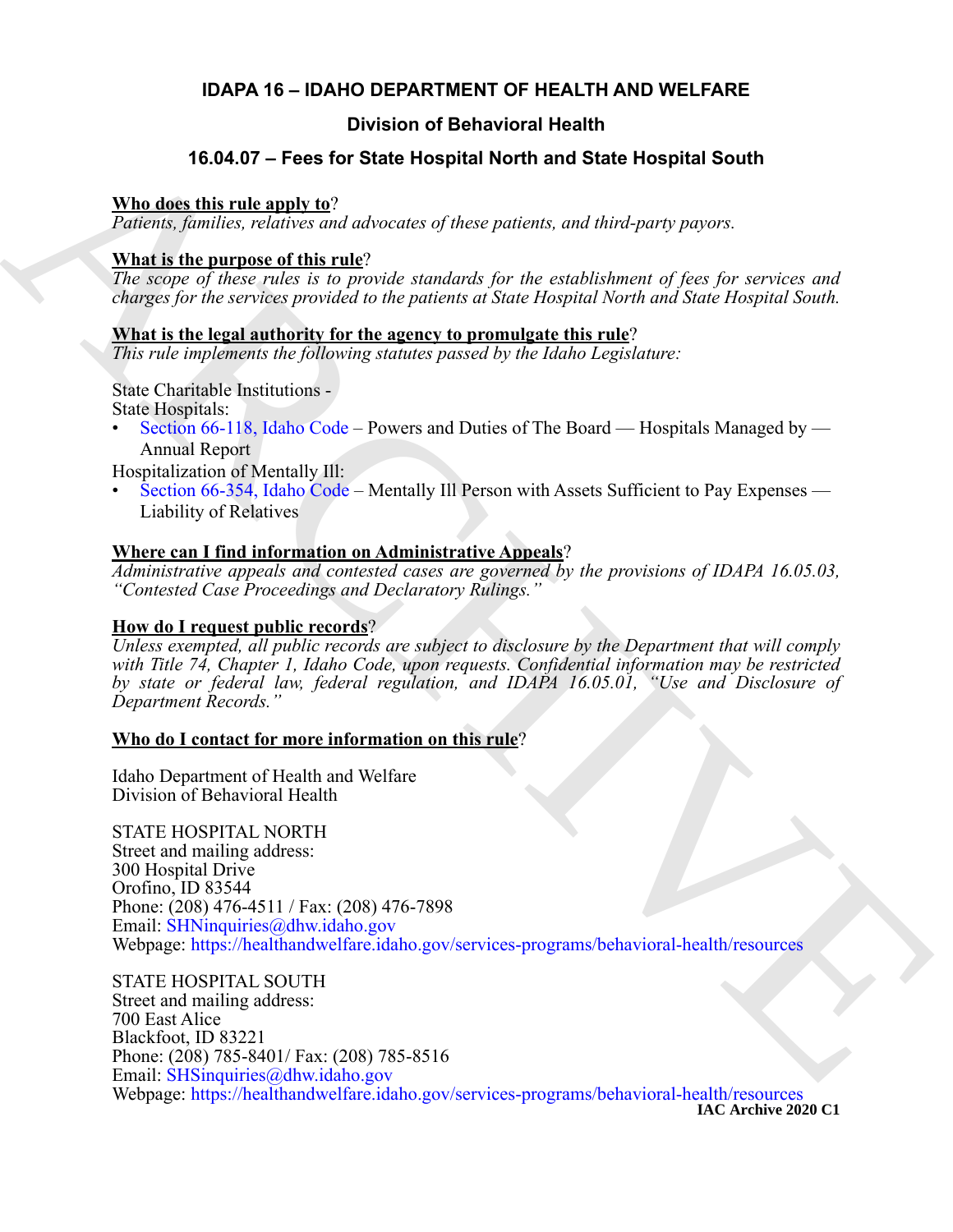# **Table of Contents**

# 16.04.07 - Rules Governing Fees for State Hospital North And South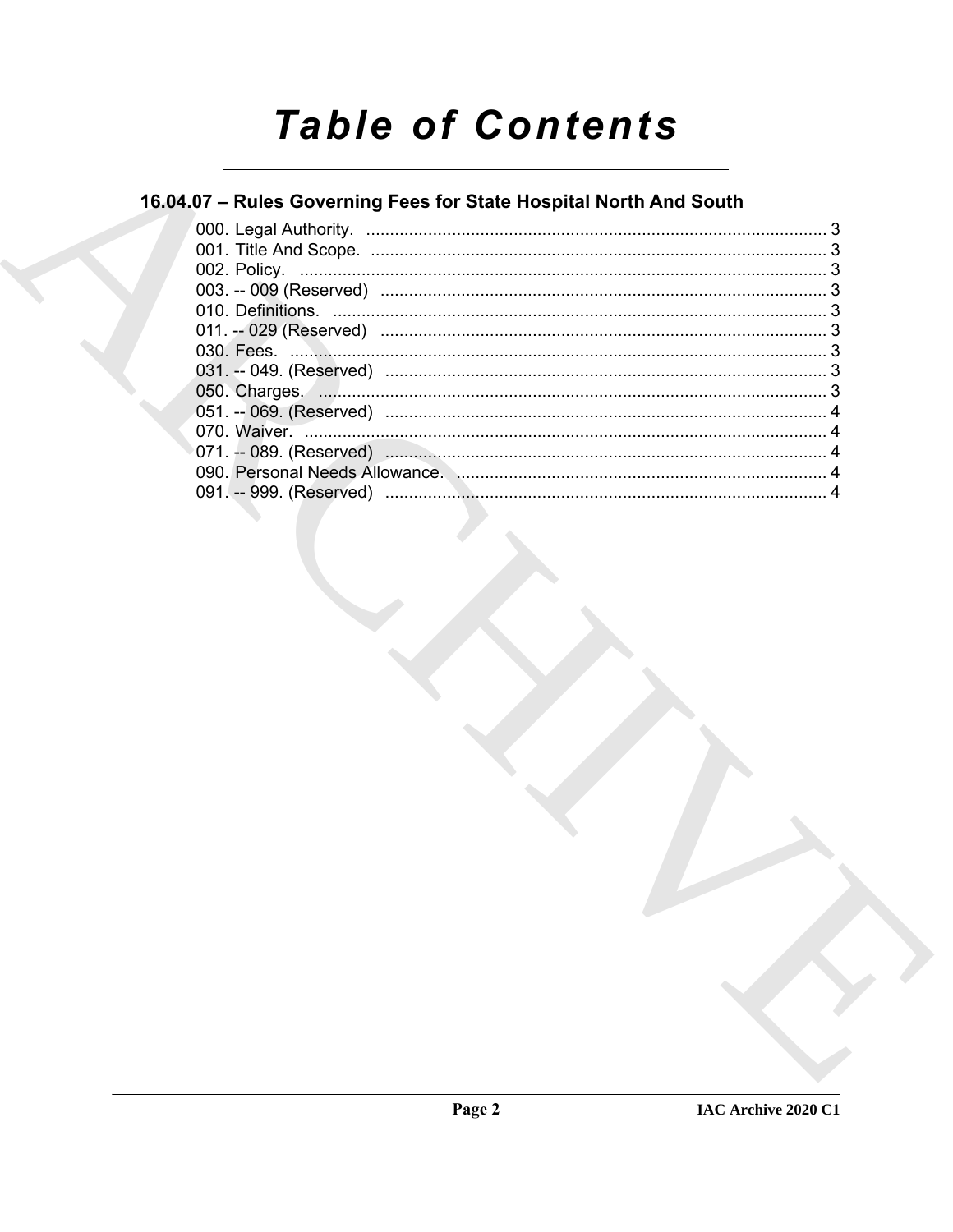#### <span id="page-2-22"></span>**16.04.07 – RULES GOVERNING FEES FOR STATE HOSPITAL NORTH AND SOUTH**

#### <span id="page-2-1"></span><span id="page-2-0"></span>**000. LEGAL AUTHORITY.**

The plane step of Bestin and Worlds and Worlds and Scholars deviation to the specific control of the specific step of the specific step of the specific step of the specific step of the specific step of the specific step o The Idaho Board of Health and Welfare is authorized under Section 66-118, Idaho Code, to adopt rules for establishing and charging fees for services provided at State Hospital North and State Hospital South. Under Section 56-1007, Idaho Code, the Department of Health and Welfare is authorized to charge and collect reasonable fees, established by rule, for such services. Section 66-354, Idaho Code, authorizes a state facility to cause an inquiry to be made and collect fees and charges for treatment. Under Sections 56-1003(3)(e), 66-116 and 66-118, Idaho Code, the Idaho Board of Health and Welfare and Director are jointly authorized to administer, manage, and control State Hospital North and State Hospital South. (3-20-20)T

#### <span id="page-2-24"></span><span id="page-2-2"></span>**001. TITLE AND SCOPE.**

The scope of these rules is to establish fees for services provided at State Hospital North (SHN) or State Hospital South (SHS) and are titled IDAPA 16.04.07, "Fees for State Hospital North and State Hospital South." (3-20-20)T

#### <span id="page-2-23"></span><span id="page-2-3"></span>**002. POLICY.**

Fees for services will be established and charged to all patients or responsible relatives. Further, SHN and SHS must not refuse service to any person because of race, color, religion, handicap, or ability or inability to pay. (3-20-20)T

#### <span id="page-2-4"></span>**003. -- 009 (RESERVED)**

#### <span id="page-2-12"></span><span id="page-2-5"></span>**010. DEFINITIONS.**

<span id="page-2-13"></span>**01.** Charge. The dollar amount determined by costs per patient day for service received from SHN or specialized services. (3-20-20)T SHS for specialized services.

**02. Cost Per Patient Day**. An accounting process of allocating all cost centers for the hospital to a twenty-four (24) hour period of time the patient occupies the hospital. (3-20-20)T

<span id="page-2-17"></span><span id="page-2-16"></span><span id="page-2-15"></span><span id="page-2-14"></span>**03.** Responsible Relatives. Relatives as defined by Section 66-354, Idaho Code.  $(3-20-20)T$ 

**04. Services**. May include reasonable and customary services such as: medical, nursing, pharmacy, individual and group counseling, etc. Services covered may differ between SHN and SHS. (3-20-20)T

**05. Third Party Payor**. A payor other than a patient or responsible relative who is legally liable for all or part of patient charge. (3-20-20)T

#### <span id="page-2-6"></span>**011. -- 029 (RESERVED)**

#### <span id="page-2-18"></span><span id="page-2-7"></span>**030. FEES.**

<span id="page-2-20"></span>**01. State Hospital North (SHN) - Diagnostic and Treatment Unit Costs**. Costs per patient day for the diagnostic and treatment units will be determined by annual cost allocations and will be effective the first day of October of each calendar year. (3-20-20)T

<span id="page-2-21"></span>**02. State Hospital South (SHS) - Nursing Facility and Treatment Unit Costs**. Costs per patient day for the nursing facility and individual treatment units will be determined by annual cost allocations and will be effective the first day of October of each calendar year. (3-20-20)T

<span id="page-2-19"></span>**03. Specialized Service Costs**. Specialized services provided by the Hospital Mini Clinic will be billed in addition to the cost per patient day and receipts will be deducted from cost allocations. Specialized services provided outside SHN or SHS will be billed in addition to cost per patient day. (3-20-20)T

#### <span id="page-2-8"></span>**031. -- 049. (RESERVED)**

#### <span id="page-2-10"></span><span id="page-2-9"></span>**050. CHARGES.**

Charges will be established and billed based on fees calculated for services provided. The ability of a patient or responsible relative to pay charges will be determined from the following:

#### <span id="page-2-11"></span>**01. Insurance**. (3-20-20)T

**a.** State Hospital North (SHN) - Claims will be itemized by cost per patient day unless the insurance requires a claim itemized by cost per service. No insurance claim will be filed without an assignment of insurance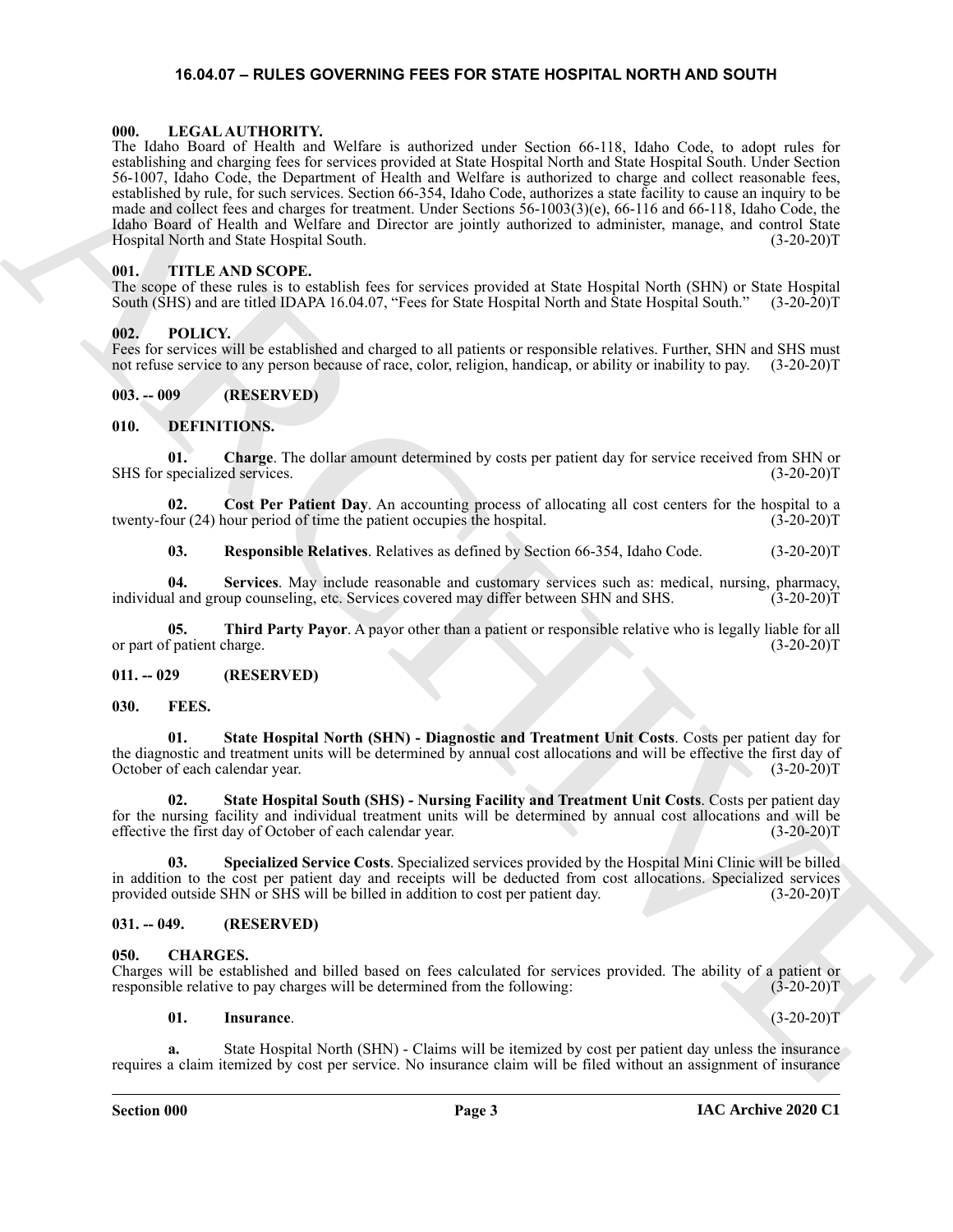#### *IDAHO ADMINISTRATIVE CODE IDAPA 16.04.07 – Rules Governing Department of Health and Welfare Fees for State Hospital North & South*

benefits to the hospital. All benefits from insurance must be made available in total to be applied toward payment of fees set forth herein. (3-20-20) fees set forth herein.

**Exercise of New York Control and Wolfing**<br>
Spacing the *South Control and Wolfins*<br>
Section 2014 Alternation and Results and Section 2014 Alternation and European Control and The *South United Section 2014*<br>
Section 2014 **b.** State Hospital South (SHS) - Patients with third-party insurance capability will be charged one hundred percent (100%) of cost. No insurance claims will be filed without an assignment of insurance benefits to SHS. All benefits from insurance must be made available in total to be applied toward payment of fees set forth herein. (3-20-20) herein. (3-20-20)T

<span id="page-3-5"></span>**02. Other Benefits**. All patient benefits from Social Security, Veterans Administration, retirement, trust accounts, and other periodic benefits and earnings will be made available in total to SHN or SHS to be applied<br>toward payment of fees set forth in this chapter unless otherwise dictated by benefit sources. (3-20-20)T toward payment of fees set forth in this chapter unless otherwise dictated by benefit sources.

# <span id="page-3-0"></span>**051. -- 069. (RESERVED)**

# <span id="page-3-9"></span><span id="page-3-1"></span>**070. WAIVER.**

Upon a showing of good cause, the Administrators of SHN or SHS or a designee may waive a patient's fees for any given month or portion thereof. Also, the Administrator of State Hospital North or designee may increase or decrease the amount set aside for patient personal needs. (3-20-20)T

# <span id="page-3-2"></span>**071. -- 089. (RESERVED)**

# <span id="page-3-3"></span>**090. PERSONAL NEEDS ALLOWANCE.**

# <span id="page-3-7"></span><span id="page-3-6"></span>**01.** State Hospital North (SHN). (3-20-20)T

**a.** Set-Aside Amount. Excluded and set aside from all income or benefits for patients will be a personal needs allowance established by the hospital or as required by the benefit source. (3-20-20)T

**b.** Use of Monies. These moneys will not be applied toward payment of charges and will be accumulated and held for the patient to spend for his personal needs. (3-20-20)T

# <span id="page-3-8"></span>**02. State Hospital South (SHS)**. (3-20-20)T

**a.** Set Aside Amount -- Nursing Facility. Excluded and set aside from all income or benefits for each patient on the Nursing Facility will be the amount of forty dollars (\$40) per month as a personal needs allowance.  $(3-20-20)T$ 

**b.** Set Aside Amount -- Treatment Units. Excluded and set aside from all income or benefits for patients will be a personal needs allowance established by the hospital or as required by the benefit source.  $(3-20-20)T$ 

**c.** Use of Monies. These monies will not be applied toward payment of charges and will be accumulated and held for the patient to spend for his personal needs. (3-20-20)T

# <span id="page-3-4"></span>**091. -- 999. (RESERVED)**